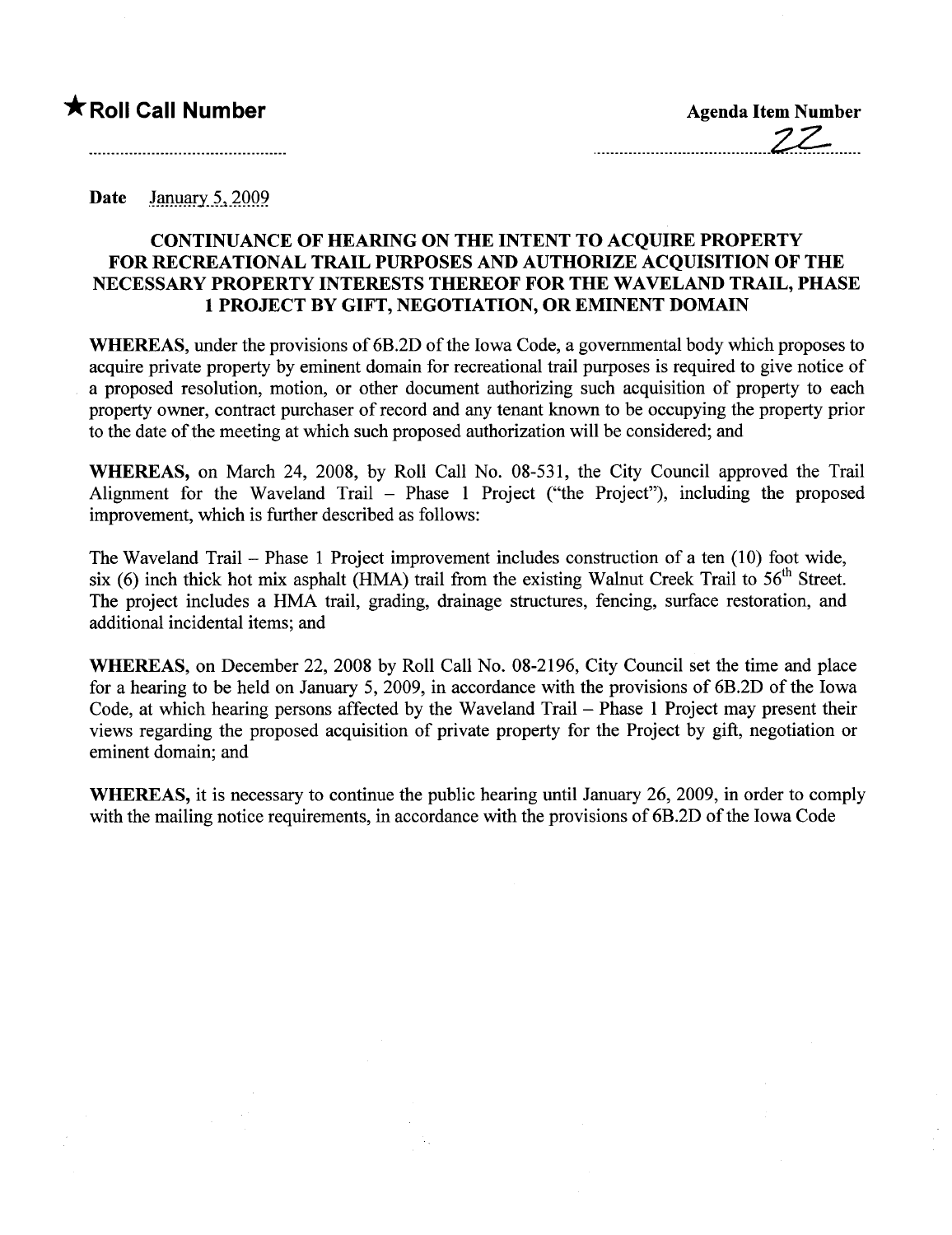## \* Roll Call Number

Agenda Item Number .........................................Z~....

Date January 5, 2009.

IT IS THEREFORE MOVED BY  $\qquad$  to continue the public hearing until January 26, 2009 at 5:00 p.m. in the Council Chambers.

Moved by to adopt.

APPROVED AS TO FORM:

Hlenna K. Frank Assistant City Attorney

Funding Source: 2008-09 CIP, Park Improvements - Recreational Trails, PKS045, Page - Park  $Improvements - 22, G.O. Bonds$ 

 $\bar{z}$ 

| <b>COWNIE</b>                                                         |  |  |  |                 | I, Diane Rauh, City Clerk of said City hereby                                                                                                 |
|-----------------------------------------------------------------------|--|--|--|-----------------|-----------------------------------------------------------------------------------------------------------------------------------------------|
| <b>COLEMAN</b><br><b>KIERNAN</b><br><b>HENSLEY</b><br><b>MAHAFFEY</b> |  |  |  |                 |                                                                                                                                               |
|                                                                       |  |  |  |                 | certify that at a meeting of the City Council of<br>said City of Des Moines, held on the above<br>date, among other proceedings the above was |
|                                                                       |  |  |  |                 |                                                                                                                                               |
|                                                                       |  |  |  |                 |                                                                                                                                               |
|                                                                       |  |  |  |                 | adopted.                                                                                                                                      |
| <b>MEYER</b>                                                          |  |  |  |                 | IN WITNESS WHEREOF, I have hereunto set                                                                                                       |
| <b>VLASSIS</b>                                                        |  |  |  |                 | my hand and affixed my seal the day and year                                                                                                  |
| <b>TOTAL</b>                                                          |  |  |  |                 | first above written.                                                                                                                          |
| <b>MOTION CARRIED</b>                                                 |  |  |  | <b>APPROVED</b> |                                                                                                                                               |
|                                                                       |  |  |  |                 |                                                                                                                                               |
|                                                                       |  |  |  | Mayor           | City<br>Clerk                                                                                                                                 |